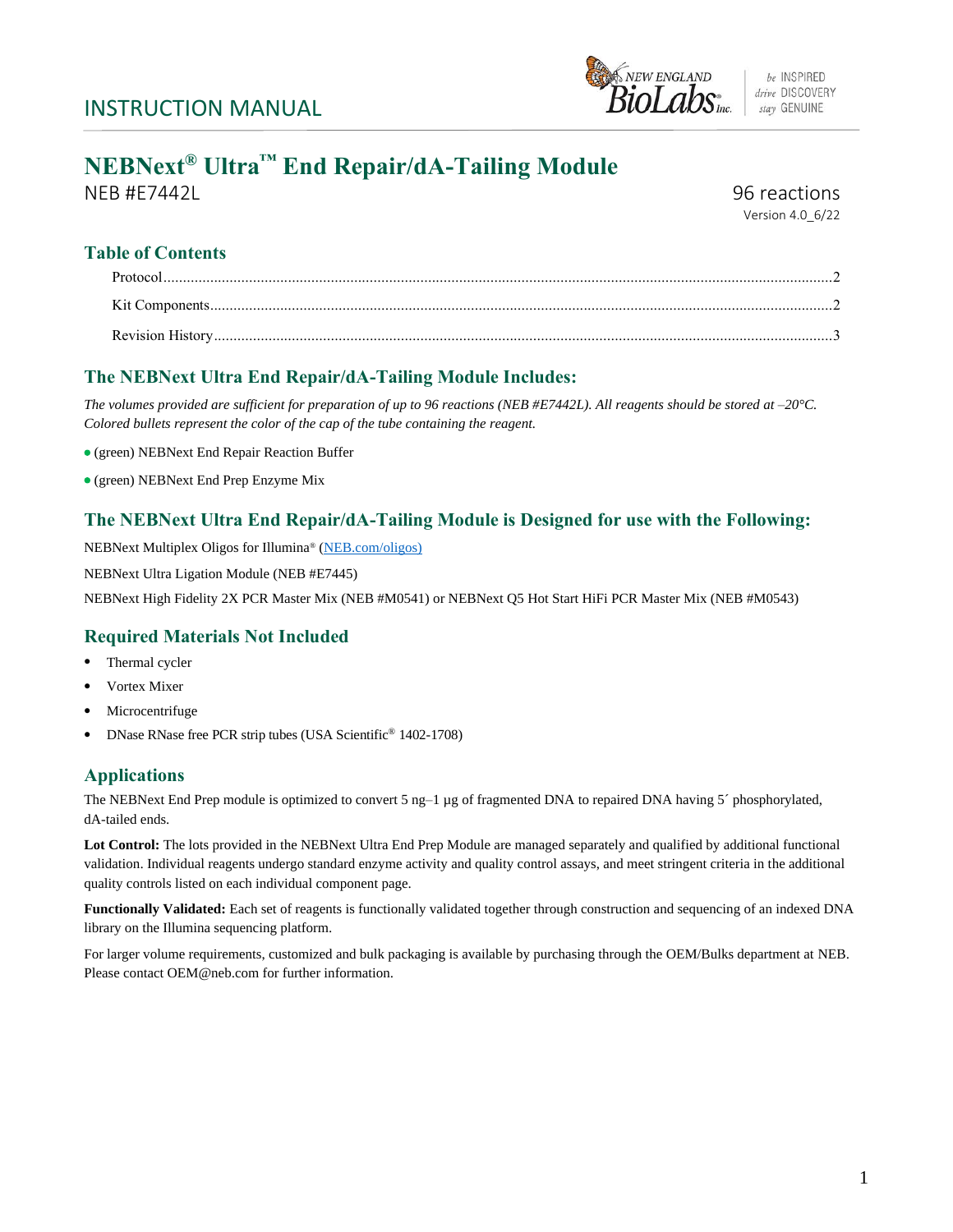# **Protocol**

#### **Symbols**

# ▲

*This caution sign signifies a step in the protocol that has two paths leading to the same end point but is dependent on a user variable, like the type of DNA input.*



*This is a point where you can safely stop the protocol and store the samples prior to proceeding to the next step in the protocol.*

*Colored bullets indicate the cap color of the reagent to be added.*

**Starting Material**: 5 ng–1 µg fragmented DNA

#### **NEBNext End Prep**

1. Mix the following components in a sterile, nuclease-free tube:

| <b>COMPONENT</b>                              | <b>VOLUME</b> |
|-----------------------------------------------|---------------|
| $\bullet$ (green) NEBNext End Prep Enzyme Mix | $3.0 \mu$ l   |
| • (green) NEBNext End Repair Reaction Buffer  | $6.5$ µl      |
| Fragmented DNA                                | $55.5 \mu$ l  |
| <b>Total Volume</b>                           | $65$ µl       |

- 2. Set a 100 µl or 200 µl pipette to 50 µl and then pipette the entire volume up and down at least 10 times to mix thoroughly. Perform a quick spin to collect all liquid from the sides of the tube.
- 3. Place in a thermal cycler, with the heated lid set to  $\geq 75^{\circ}$ C, and run the following program: 30 minutes @ 20°C 30 minutes @ 65°C Hold at 4°C
- 4. Proceed directly to NEBNext Ultra Ligation Module (NEB #E7445).

## **Kit Components**

#### NEB #E7442L Table of Components

| NEB#    | <b>PRODUCT</b>                     | <b>VOLUME</b> |
|---------|------------------------------------|---------------|
| E7371AA | NEBNext End Prep Enzyme Mix        | $0.288$ ml    |
| E7372AA | NEBNext End Repair Reaction Buffer | $0.624$ ml    |